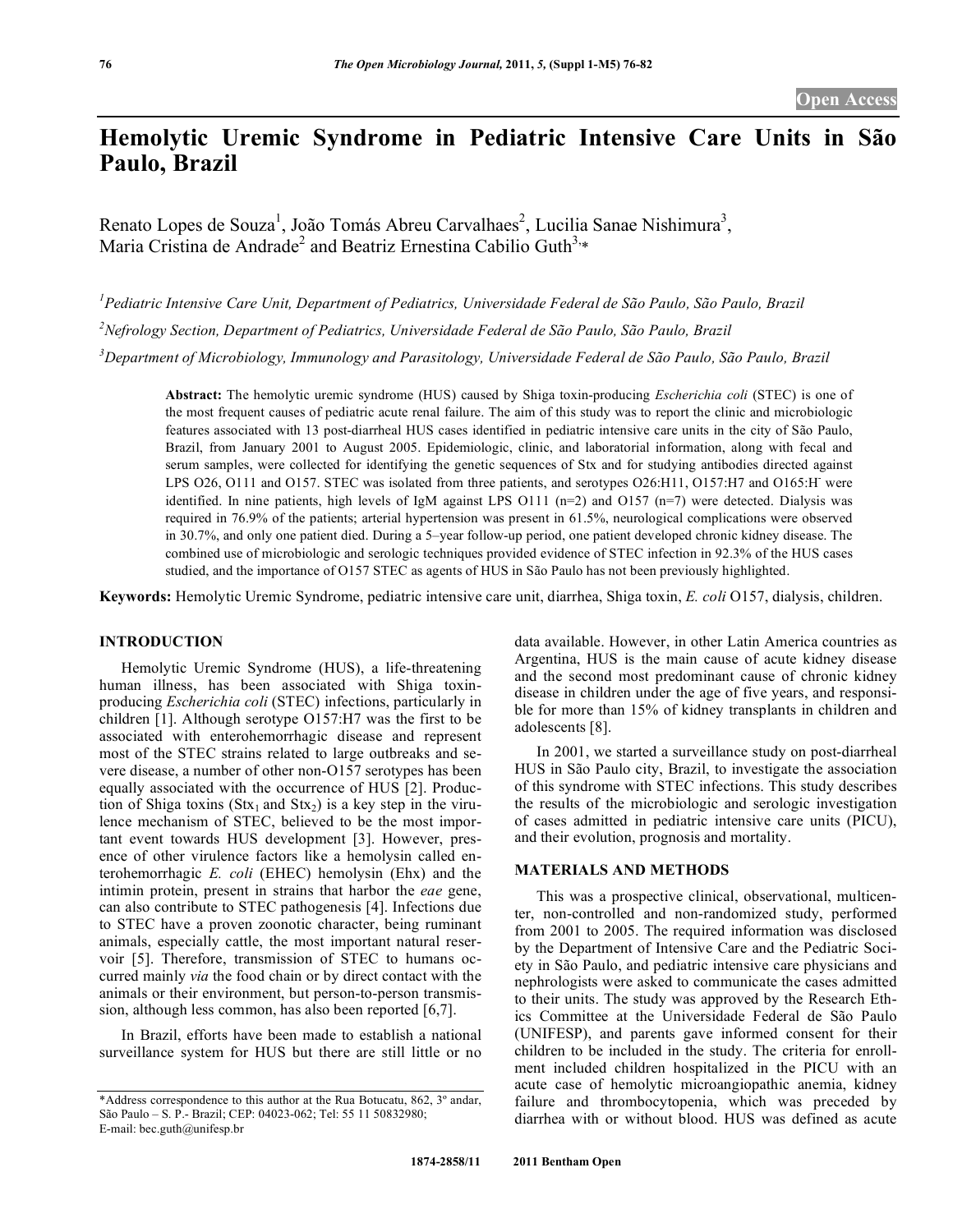anemia with hemoglobin < 10.5 g/dl, with or without evidence of erythrocyte fragmentation; thrombocytopenia with  $<$  75,000 /mm<sup>3</sup>; and acute kidney failure with creatinine levels over the upper limit for the age.

 Personal and demographic data, as well as information regarding onset and type of diarrhea, previous use of antibiotics, cases of diarrhea in the family or closely related people, eating habits, ingestion of undercooked meat or of nonpasteurized foods and contact with animals were collected. Clinical and laboratory monitoring was performed during the hospitalization from 2001 to 2005. Information about the long-term effects of the disease was obtained through contact with the parents and/or nephrologists who accompanied the patients. Data were collected until 2007.

#### **Isolation and Identification of STEC**

 Fecal samples were collected as soon as HUS was suspected and plated onto Sorbitol-MacConkey agar and incubated at  $37^{\circ}$ C for 18 hours. Sorbitol fermenting and non-fermenting *E. coli* isolates were tested for  $stx_1$  and  $stx_2$ by polymerase chain reactions (PCR) [9]. The *stx* positive isolates were serotyped by standard procedures using O (O1 – O181) and H (H1-H56) antisera kindly provided by the Centers for Diseases Control and Prevention (CDC, USA) [10]. STEC isolates were further tested for the presence of intimin (*eae*) and enterohemolysin (*ehx*A) gene sequences by PCR as previously described [11,12]. To verify the expression of Stx toxins, filtrates from *E. coli* positive culture samples used in the PCR trials were prepared and inoculated into HeLa and Vero cell monolayers, [13].

#### **Detection of LPS Antibodies**

 Presence of IgM and IgG classes of antibody against LPS O26, O111 and O157 was searched for by enzyme-linked immunosorbent (ELISA) assays in serum samples collected from all patients except one, at admission or as soon as HUS was diagnosed (acute phase) using the methods described [14,15]. In brief, PolySorp ELISA plates (NUNC, Naperville, III., USA) were coated with 10 μg/ml of *E. coli* LPS O26 and O111, purchased from Sigma (Sigma Chemical Co. - St. Louis, MO, USA), and LPS O157 (List Biological Laboratories, Inc - California, USA). Sera samples were diluted 1:500 in Phosphate-buffered saline (PBS) containing 0.05% Tween 20 and incubated for 2 hours at room temperature. Presence of IgM and IgG antibodies was investigated in the samples by using anti-human IgM and IgG conjugated peroxidase (Sigma) diluted 1:1000 and incubated for 2 hours at room temperature. Reaction was developed with 10 mg of ophenylenediamine in citrate buffer pH 4.5 containing 0.012% H2O2, and absorbance values were measured at 492 nm (A492). Positive sera controls were included in all ELISA assays and were obtained from patients who had HUS in association with STEC O26 and O157 infections (kind gift from Dr. Alfredo Caprioli, Istituto Superiore di Sanità, Rome, Italy). The O111 positive control serum was obtained at the beginning of this study.

 One sera sample obtained from 63 children without gastrointestinal symptoms and infection who had visited the outpatient clinic of the São Paulo Hospital from August to September of 2004 were used to evaluate the presence of antibodies against LPS O26, O111 and O157 in the general

population. All sera were diluted 1:500 in PBS-Tween, and the cutoff value was defined as the average of the IgM or IgG values in the sera plus three times the value of the standard deviation.

 To confirm the specifity of the ELISA results, LPS immunoblotting was performed as described by Chart *et al*. [16] using patients sera diluted 1:100, and bound immunoglobulin was detected using anti-human polyvalent immunoglobulins conjugated peroxidase (Sigma Chemical Co.) diluted 1:2000 and the reaction was developed using chemiluminescent detection system (ECL, Amersham Biosciences, Sweden).

# **RESULTS**

#### **1. Epidemiology**

 Thirteen cases fulfilled the diagnostic criteria and there was no refusal to participate in the study. Ten patients (77%) came from private hospitals and three (23%) from public hospitals. Ages ranged from 8 months to 6 years and 3 months, with a mean of 2 years and 5 months. However, almost half of the patients (46%) were less than 2 years old. Eight patients (61.5%) were female. The seasonal distribution of the cases was as follows: six cases in the Summer, three in the Winter, three in the Spring and one in the Fall. All children had diarrhea, 69.2% with blood or mucus, and with diarrheal prodroms for a median of 6.4 days (Table **1**). There were no reports of diarrhea or gastroenteritis among family members or people in close contact with the patients. A positive response to the ingestion of undercooked or nonpasteurized food, or contact with animals (specifically bovines) occurred in 69.2% of patients (Table **1**).

## **2. Isolation and Identification of STEC**

 STEC was isolated from three out of seven patients whose stool cultures yielded bacterial growth, and serotypes O26:H11, O157:H7 and O165:HNM were identified (Table **1**). Except for the O26:H11 strain that harbored *stx*1 *eae ehx*A, the other STEC isolates presented the *stx*2 *stx*2c *eae ehx*A genotype. Expression of Stx was identified in all STEC isolates.

## **3. LPS Antibodies**

 Low levels of antibodies to LPS O26, O111 and O157 were identified in sera of children with no gastrointestinal disorders (control population), with cutoff values (Cv)  $\leq 0.5$ , except for O111 IgG responses that presented variations, generating a Cv =1.095 (Table **2**, Fig. **1**-**3**). In contrast, higher levels of O111 LPS antibodies (IgM and IgG) were identified in sera of 2 out of 12 HUS patients (Table **1**, Fig. **2**), and increased levels of IgM to LPS O157 were detected in sera from 7 patients (Table **1**, Fig. **3**). In five of these seven patients, high levels of IgG were also identified. These levels of antibodies were much higher than the cuttoff values observed in the group of children with no diarrhea (Table **2**, Figs. **2**,**3**), even when higher serum dilutions (1:1000) were analyzed (data not shown). ELISA results were confirmed by specific O157 and O111 LPS recognition in HUS patient's sera by immunoblotting analysis (Fig. **4**). Serum samples taken approximately 15 days after hospital admission (convalescence) were available for ELISA analysis from 7 of the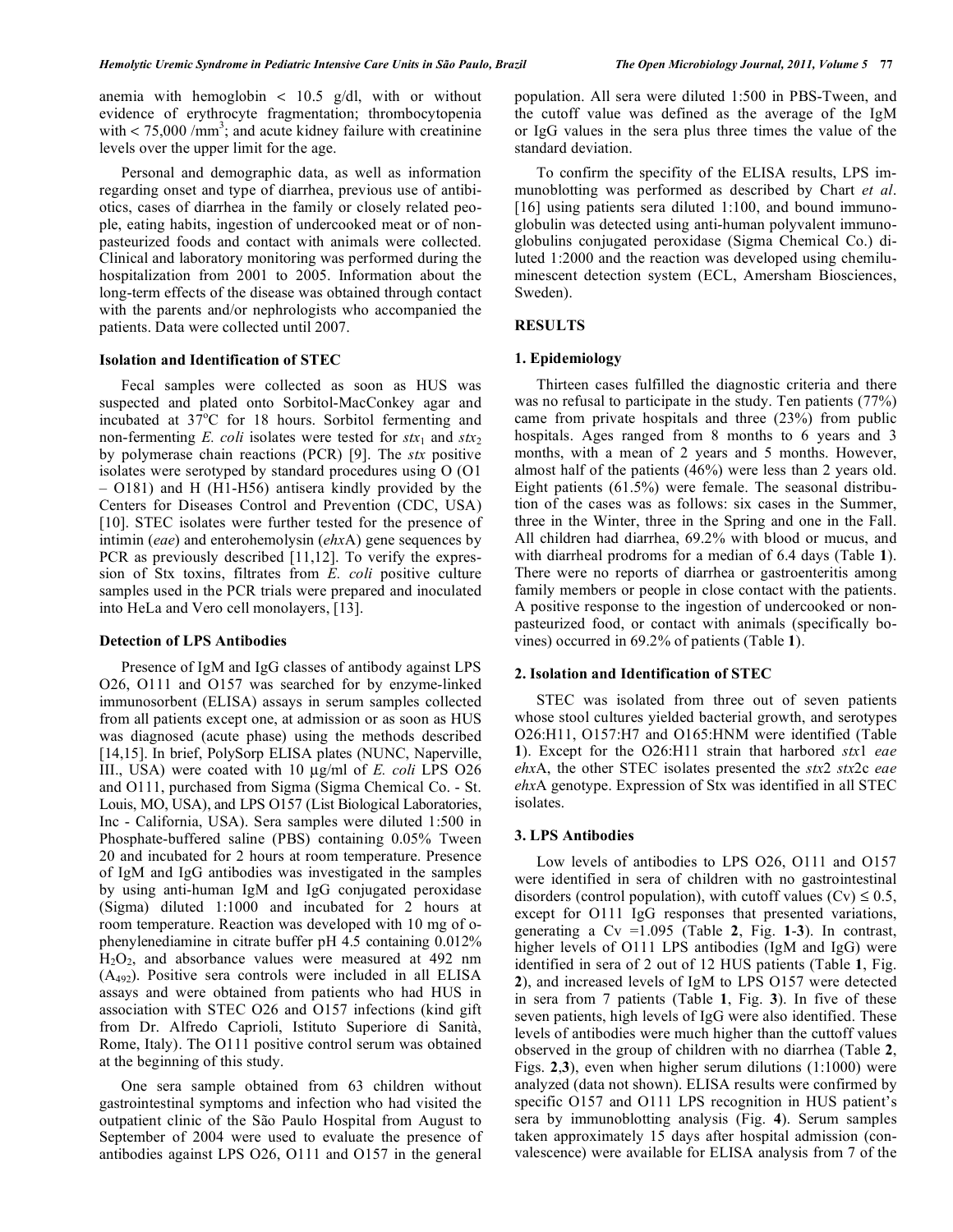| Case           | <b>Season</b> | Sex <sup>a</sup> | Age            | <b>Prodromes</b> | <b>Bloody</b><br><b>Diarrhea</b> | Source of<br>Contamination <sup>b</sup> | <b>STEC</b><br><b>Isolation</b> | $\alpha$ -LPS            | $\alpha$ -LPS <sup>c,d</sup> |       |
|----------------|---------------|------------------|----------------|------------------|----------------------------------|-----------------------------------------|---------------------------------|--------------------------|------------------------------|-------|
|                |               |                  |                |                  |                                  |                                         |                                 |                          | IgM                          | IgG   |
|                | Summer        | F                | 3y 2m          | 3 days           | $\blacksquare$                   | NI                                      | ۰                               | O111                     | 0.58                         | 1.70  |
| $\overline{2}$ | Summer        | M                | 8 <sub>m</sub> | 21 days          | $+$                              | Meat or milk                            | O26:H11                         | $\overline{\phantom{a}}$ | $\overline{\phantom{a}}$     |       |
| 3              | Spring        | M                | 8 m            | 12 days          | $\! + \!\!\!\!$                  | NI                                      | ٠                               | $\blacksquare$           | $\blacksquare$               | ۰.    |
| 4              | Winter        | F                | $2y \, 9m$     | 2 days           | $\! + \!\!\!\!$                  | Meat                                    | $\overline{\phantom{a}}$        | O111                     | 0.775                        | 3.2   |
| 5              | Summer        | F                | $2y$ 6m        | 5 days           | $\! + \!\!\!\!$                  | Contact with cattle                     | $\overline{\phantom{a}}$        | O157                     | 0.978                        | 1.039 |
| 6              | Winter        | F                | 1y 5m          | 8 days           | $\! + \!\!\!\!$                  | Meat or milk                            | $\overline{a}$                  | O157                     | 2.90                         | 0.82  |
| $\overline{7}$ | Spring        | F                | $6y$ 3m        | 5 days           | $\! + \!\!\!\!$                  | NI                                      | $\overline{a}$                  | O157                     | 1.00                         | 0.116 |
| $\,$ 8 $\,$    | Spring        | M                | 4y 4m          | 7 days           | $\overline{\phantom{a}}$         | Goat milk                               | $\overline{a}$                  | O157                     | 3.31                         | 1.50  |
| 9              | Fall          | F                | 1y2m           | 7 days           | $\blacksquare$                   | NI                                      | $\blacksquare$                  | O157                     | 0.472                        | 0.126 |
| 10             | Summer        | M                | $2y \, 3m$     | 1 day            | $\! + \!\!\!\!$                  | Meat or milk                            | $\overline{a}$                  | O157                     | 0.789                        | 1.004 |
| 11             | Summer        | F                | $1y$ 7m        | 3 days           | $\blacksquare$                   | Cheese                                  | $O165$ :H-                      | $\blacksquare$           | $\overline{\phantom{a}}$     | ۰.    |
| 12             | Summer        | M                | $1y$ 7m        | 2 days           | $\! + \!\!\!\!$                  | Meat or milk                            | $\overline{\phantom{a}}$        | O157                     | 0.462                        | 0.789 |
| 13             | Winter        | F                | 3y10m          | 5 days           | $^{+}$                           | Contact with cattle                     | O157:H7                         | NT                       | NT                           | NT    |

**Table 1. Epidemiologic, Microbiologic and Serologic Characteristics of HUS Patients** 

a F, female; M, male <sup>b</sup> NI, not identified

<sup>c</sup> ELISA absorbance values measured at 492 nm; NT, not tested; all sera were diluted 1:500 in PBS-Tween.

 $^d$  Abs values for positive 1:500 diluted sera controls  $\alpha$ -LPS O26 : IgM 1.6; IgG 2.1;  $\alpha$ -LPS O111: IgM 0.58; IgG 1.7;  $\alpha$ -LPS O157: IgM 2.2; IgG 1.6.

| Table 2. Investigation of Antibodies against LPS O26, 0111 and 0157 in 1:500 Diluted Sera of the Control Children by ELISA |  |
|----------------------------------------------------------------------------------------------------------------------------|--|
|                                                                                                                            |  |

|                            |       | Antibody LPS 026 <sup>a</sup> |       | Antibody LPS 0111 <sup>a</sup> | Antibody LPS 0157 <sup>a</sup> |       |  |
|----------------------------|-------|-------------------------------|-------|--------------------------------|--------------------------------|-------|--|
| Control children (n=63)    | IgM   | IgG                           | IgM   | <b>IgG</b>                     | IgM                            | IgG   |  |
| Mean $(M)$                 | 0.057 | 0.086                         | 0.104 | 0.279                          | 0.068                          | 0.079 |  |
| Standard Deviation (SD)    | 0.087 | 0.085                         | 0.102 | 0.272                          | 0.084                          | 0.102 |  |
| Cutoff value $(Cv=M+3xSD)$ | 0.318 | 0.341                         | 0.410 | .095                           | 0.320                          | 0.385 |  |

a Values are expressed as absorbance at 492 nm and were calculated using the GraphPad Prism 4.0 program.

9 HUS patients that presented O111 (n=1) or O157 (n=6) LPS antibodies response. All these sera presented a decreased in IgM levels compared to the acute phase sera, but in five patients the IgM and IgG levels were still higher than the cuttoff values (data not shown).

## **4. Clinical and Laboratory Data**

 The clinical and laboratory characteristics of HUS cases are shown in Table **3**. The average hemoglobin value was 8.2  $g/dl$ , and the lowest limit for platelets was  $15,000/\text{mm}^3$ . Changes in kidney function showed average creatinine values of 3.27 mg/dl, and average urea values of 132 mg/dl. Four patients (30%) showed the presence of schistocytes. Normalization of the platelet count occurred in 76% of the patients two weeks after the onset of the disease. Only 38% of the patients exhibited normalization of creatinine levels in the first two weeks of the disease, and two patients (15%) exhibited oliguria for a period of more than 15 days. Arterial

hypertension was observed in eight patients (61.5%), and involvement of the central nervous system was seen in four (30.7%); changes in other organs or systems were not observed. Renal replacement therapy with peritoneal dialysis in the first 24 hours of admission to the PICU was necessary in 10 (76.9%) patients, with an average time of dialysis of 12 days (range: 6–38 days). The average length of stay in PICU was 16 days, and the average duration of hospitalization was 24 days. The only patient who died exhibited severe arterial hypertension that was difficult to control, bleeding and neurological involvement; anti-LPS O111, IgM (0.775) and IgG (3.200) antibodies were also detected. During the 2 to 5 years following hospitalization, a questionnaire was sent to the parents or nephrologists who had accompanied the children. From this, we found that only one patient (1/10) had developed chronic kidney disease without hypertension or the need for dialysis after discharge, but had persistent proteinuria. Two patients presented neurological sequelae, one of them with paresis of the lower left limb from a hemorrhagic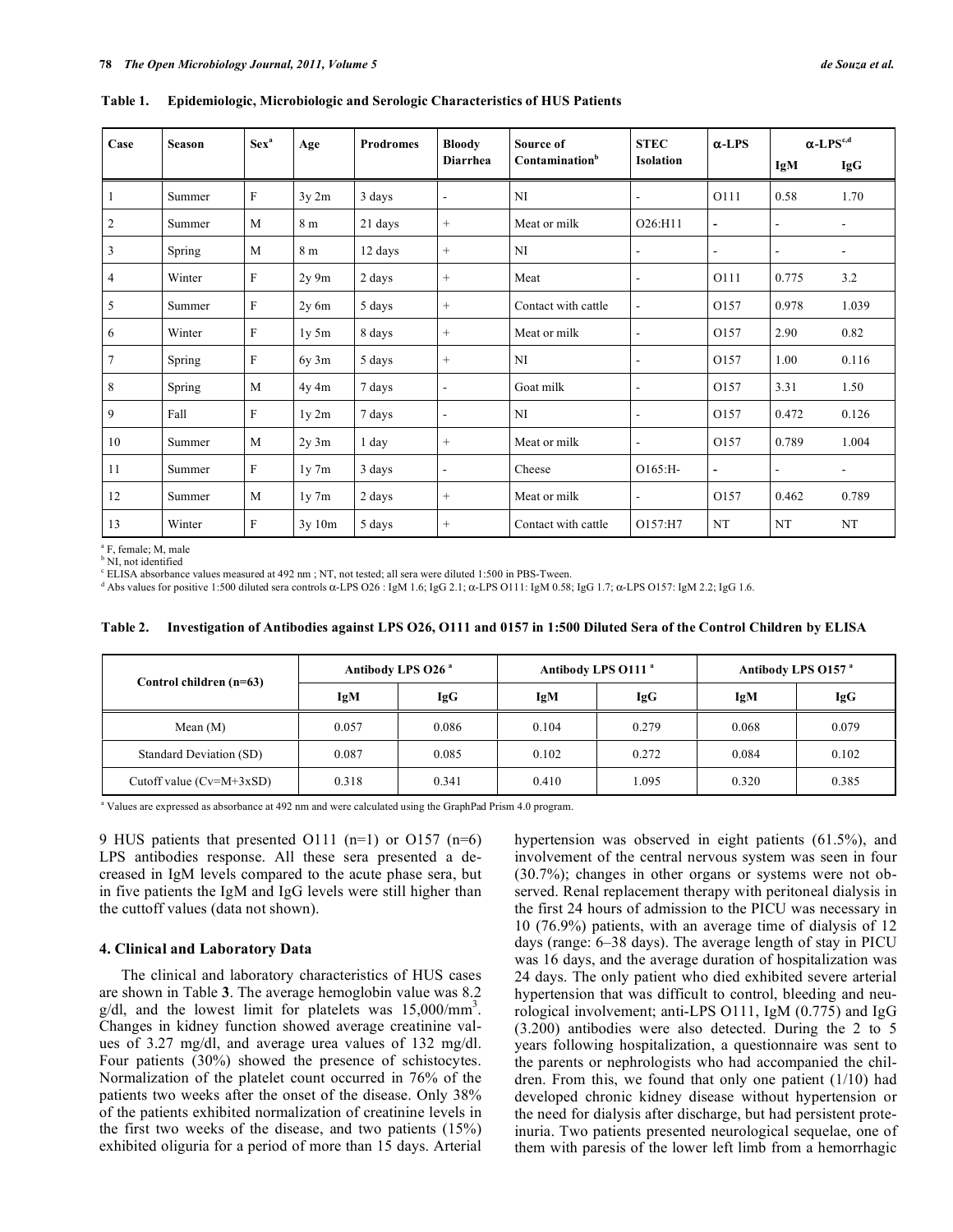

**Fig. (1).** Detection of IgM and IgG antibodies against LPS O26 in the serum from patients with HUS and controls by ELISA. Serum samples were diluted 1:500 in PBS-Tween, and absorbance values (Abs) were measured at 492 nm.



**Fig. (2).** Detection of. IgM and IgG antibodies against LPS O111 in the serum from patients with HUS and controls by ELISA. Serum samples were diluted 1:500 in PBS-Tween, and absorbance values (Abs) were measured at 492 nm.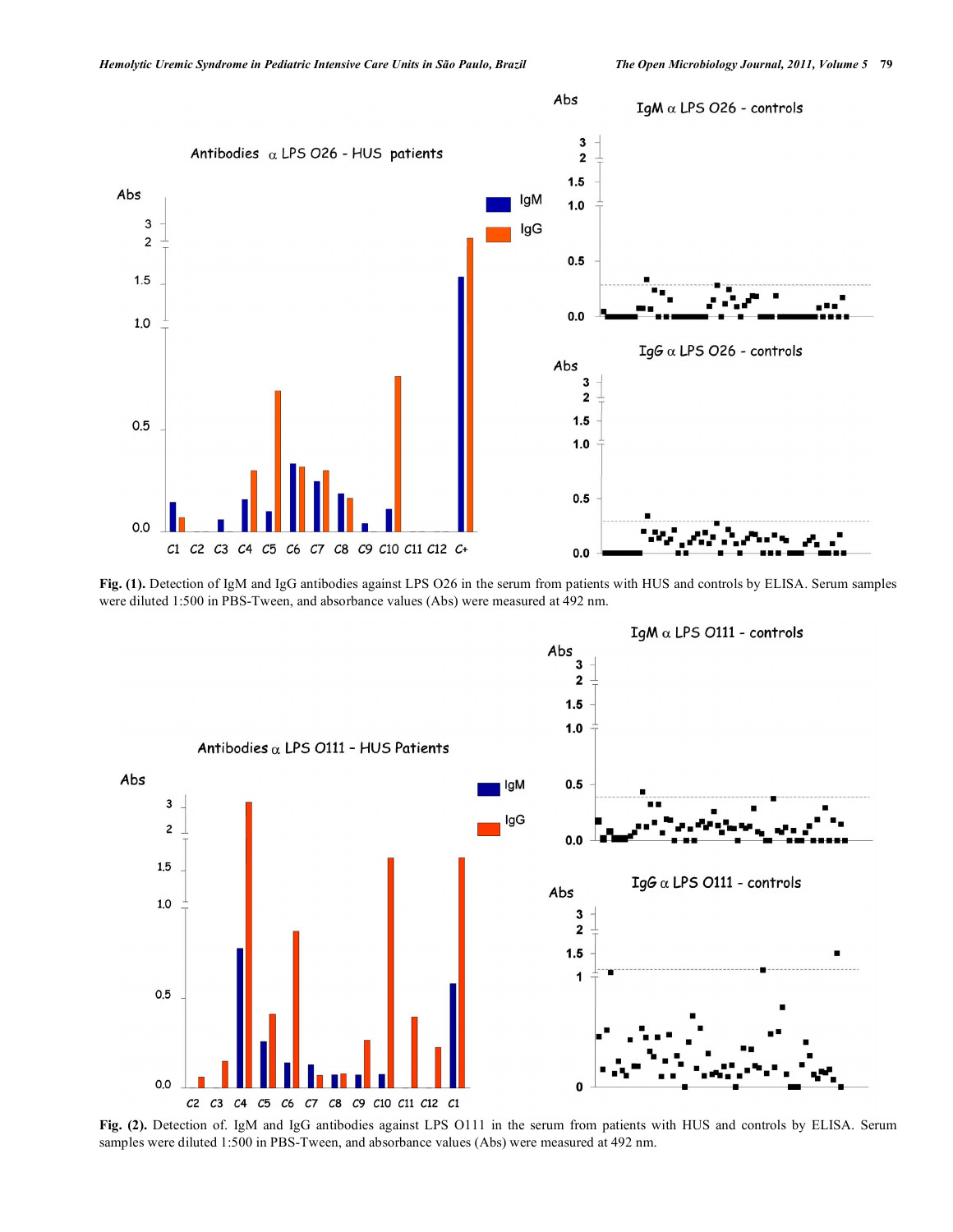**Fig. (3).** Detection of IgM and IgG antibodies against LPS O157 in the serum from patients with HUS and controls by ELISA. Serum samples were diluted 1:500 in PBS-Tween, and absorbance values (Abs) were measured at 492 nm.

stroke during hospitalization. The other exhibited differences in walking due to unknown causes, four years after being discharged from the hospital.



**Table 3. Clinic and Laboratory Characteristics of Patients with HUS** 

| <b>Characteristics</b>        | <b>Total Case Data and Values</b> |  |  |  |
|-------------------------------|-----------------------------------|--|--|--|
| Clinical                      |                                   |  |  |  |
| Diarrhea w/ blood             | 9 patients (69.2%)                |  |  |  |
| Dialysis                      | 10 patients (76.9%)               |  |  |  |
| Duration of dialysis          | 12 days $(6-38$ days)             |  |  |  |
| Hypertension                  | 8 patients (61.5%)                |  |  |  |
| Neurological symptoms         | 4 patients (30.7%)                |  |  |  |
| Time of ICU hospitalization   | 16 days (5–68 days)               |  |  |  |
| Time of hospitalization       | 24 days (7–73 days)               |  |  |  |
| Chronic kidney disease        | $1/10$ patients $(10\%)$          |  |  |  |
| Laboratory results            |                                   |  |  |  |
| Hb(g/dl)                      | $4.7 - 10.5^{\circ}$              |  |  |  |
| Platelets per mm <sup>3</sup> | $15,000 - 75,000^a$               |  |  |  |
| Creatinine $(mg/dl)$          | $1.1 - 6.6^b$                     |  |  |  |
| Hematuria                     | 5 patients (38.5%)                |  |  |  |

<sup>a</sup> represent the range values of lower limits among patients

<sup>b</sup> represent the range values of upper limits among patients

#### **DISCUSSION**

 The first report of a case of HUS in Brazil was made by Penna *et al*. in 1967 [17]. In 1983, Carvalhaes and Nobrega described two cases of post-diarrheal HUS in five-month-old twins [18].

**Fig. (4).** Representative reaction of patients sera with O111 and O157 LPS by immunoblotting. a, serum of patient positive for LPS O111 ( case 1 ); b, serum of patient positive for LPS O157 (case 8). Lanes: 1, LPS O26; 2, LPS O111; 3, LPS O157.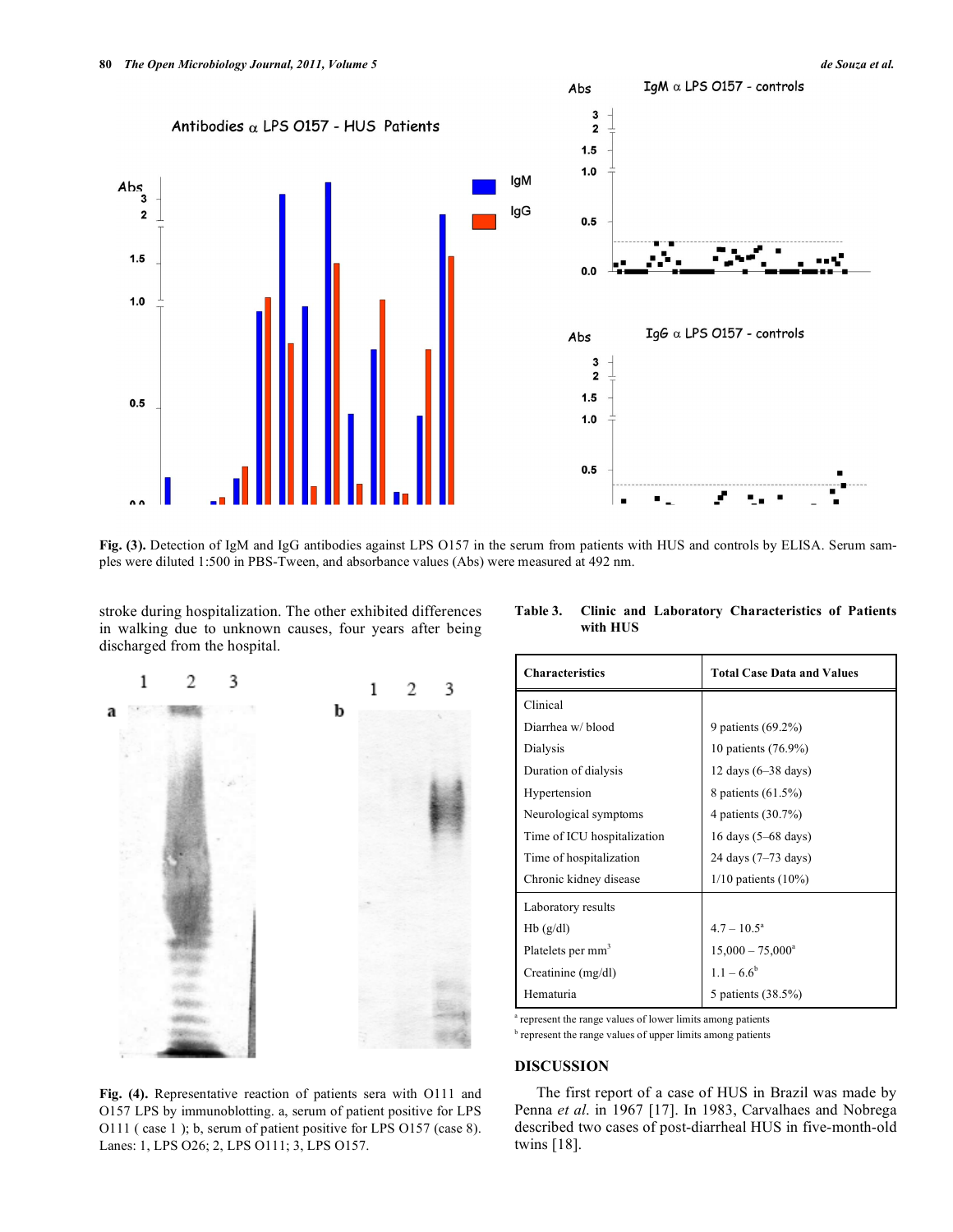The incidence of HUS in São Paulo is not well documented and diagnosis may also be underestimated. Data from the center for epidemiological surveillance in the State of São Paulo (www.cve.saude.sp.gov.br/htm/hidrica/hidri\_ estat.html) show an incidence of HUS from 1998 to 2007 that ranges from 0.01 to 0.05 per 100,000 children, but all forms of HUS are included. During the period of this study, we identified 13 HUS cases associated with diarrhea, and all the cases exhibited the characteristics of the illness and therefore fit the classic definition of HUS.

 In Argentina, HUS incidence increased from 8.2, in 1998, to 13.9/100,000 children under five years of age in 2005. This was due, in part, to the mandatory notification by the national epidemiological surveillance system, established in 2000 by the ministry of health [8]. In Germany and Austria, the incidence is 0.7 and 0.4, respectively, in children younger than 15 years of age [19]. In France, the incidence is 0.7 in children younger than 15 and 1.8 per 100,000 children younger than 5 years [20]. In England, the incidence is 1.54 in children younger than five, while it is 3.4 in Scotland and 2.33 in Ireland [21]. In Italy, the incidence is 0.2 [22], and the reported incidence ranges from 0.2 to 3.4 in the USA [6].

 Albeit the paucity of data on HUS associated STEC infections in our settings, several STEC serotypes, including those principals responsible for HUS in other countries, have been isolated from sporadic cases of diarrhea, particularly in children, in different regions of Brazil [23-31]. Maybe the most important factor is the lack of warning before onset of the illness, but physicians should be watchful for cases of severe diarrhea, especially in young infants, since 15% of STEC infections can develop into HUS [32], and 90% of HUS cases are caused by STEC [7, 33].

 Our study was the first to successfully demonstrate the isolation and identification of O157:H7 as well as non-O157 STEC strains in patients with HUS in Brazil. The first HUS case associated with STEC O26:H11 was reported in 2002, and the other related to STEC O165:H- was published in 2007 [34, 35].

 The detection of serum antibodies to the LPS of *E. coli* O157 and other non-O157 isolates has been reported as an effective method to diagnose infections by these organisms in HUS patients [14, 16, 33, 36]. In the present study, high levels of antibodies to O157 LPS were detected in sera of seven patients. These results strongly support evidence of infection by O157 isolates in these HUS patients, as prevalence of LPS antibodies in the control population was very low. On the other hand, a more caution analysis on the association of O111 LPS response and HUS needs to be made. This serogroup can be related to different diarrheagenic *E. coli* pathotypes, and has been frequently implicated as agents of children diarrhea in São Paulo, Brazil [26, 37]. The high titers of IgG to O111 LPS presently identified among the control population, and in some HUS patients, certainly reflect the important circulation of this serogroup in our settings. However, the higher titers of IgM antibodies to LPS O111 identified in two HUS patients, compared to the cutoff values obtained among the controls, can suggest an evidence of association of this serogroup with the present disease. In addition, the specificity of the ELISA results was also confirmed by immunoblotting analysis, that showed specific O157 and O111 LPS recognition in HUS patients sera. The

above results confirm that investigation of the specific immune response can improve the diagnosis of STEC infections especially in HUS patients whose stool cultures are negative [14, 16, 33].

 Although in the present study the source of infection was not traced back, the reported consumption of non-pasteurized milk or undercooked meat seemed to be the primary cause of infection in the majority of the cases studied, as reported by others [6, 8, 38, 39].

 The data presented on the evolution of the illness, dialysis, prognosis, and mortality are similar to those described in the literature [8, 19, 20]. Dialysis started during admission when the patient presented with oliguria or anuria. The percentage of patients on dialysis in Germany, Austria and Australia (63%) was closer to our study and greater than that from Argentina (59.8%), France (53%) and the USA (55%). Our population consisted of patients admitted in the PICU, thus the severity of the conditions may justify the greater requirement of dialysis (77%) and the development of arterial hypertension (61.5%). However, in the study by Gerber *et al*. [19], only 15% exhibited elevation of blood pressure levels.

 In spite of the low mortality, renal sequelae and chronic kidney disease can reach 50% in the long term if all forms of HUS are considered. Miliwebsky *et al*. [40] analyzed cases of HUS associated with STEC infections, and reported recovery of renal function in 96.2% of the patients and chronic kidney disease in only 2.4%, while Cavagnaro *et al*. [41] reported that 11.6% of the patients developed chronic kidney disease. Complete recovery of renal function within the first months after the illness was exhibited by the majority of our patients. Certainly, the prognosis of typical HUS is better, and recurrence is rare when compared with other forms of the syndrome [32]. The monitoring time for our patients was relatively short, and it seems prudent to evaluate renal function and proteinuria/hematuria for several years after HUS. Neurological changes were found in four patients. One of them died, and the other two exhibited sequelae, one with delayed changes in walking. In studies on the prognosis of HUS, data are not presented in relation to neurological sequelae or concern over neuro-motor complications. It seems important that pediatricians remain vigilant over the changes in neurological development in patients affected by HUS.

 In conclusion, the combined use of microbiologic and serologic techniques provided evidence of STEC infection in 92.3% of the HUS cases studied, and the importance of O157 STEC as agents of HUS in São Paulo has not been previously highlighted. Albeit the limited number of HUS cases identified during the studied period, that may fortunately suggest a relatively low incidence of this syndrome, our data strongly indicate that in order to accurately diagnose HUS and identify the etiological agent, implements of a surveillance system based on information from nephrologists, intensive care specialists and general pediatricians as well as on proper laboratory diagnostic procedures are needed.

#### **ACKNOWLEDGEMENTS**

 We thank all parents of children for their kind cooperation during the interviews, and all the pediatric intensive care physicians for collaboration during the studied period. This